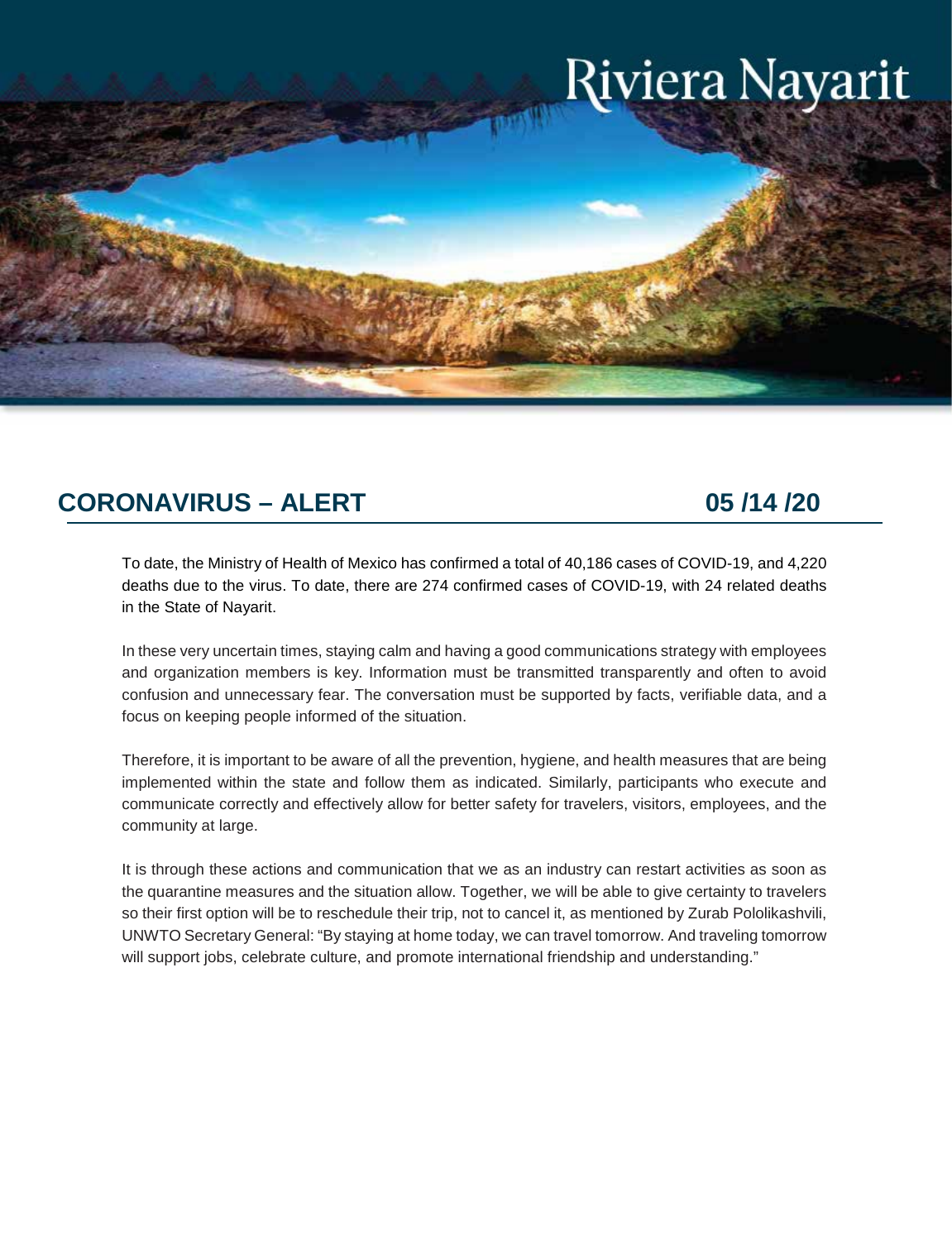# **PROTOCOLS & RECOMMENDATIONS REGARDING CORONAVIRUS**

**Update:** May 14, 2020 | 18:00 hrs.

In alignment with the World Health Organization, Mexico, the State of Nayarit and the Banderas Bay Hotel and Motel Association adhere to strict international guidelines as it relates to sanitation and to the prevention, detection, and treatment of many diseases. We are prepared and actively managing the outbreak of COVID-19 in the destination.

With that said, we emphasize that the health and wellbeing of our visitors and population is our top priority. Therefore, we would like to share the following protocols already in place in the State of Nayarit.

> [OFFICIAL COMMUNIQUE FOR THE TOURISM SECTOR IN THE STATE OF NAYARIT ON](https://www.rivieranayarit.com/wp-content/uploads/2020/03/EnglishOFICIO-138-COMUNICADO-SECTUR-CORONAVIRUS-general.pdf)  [PREVENTATIVE MEASURES REGARDING THE CORONAVIRUS \(COVID-19\) CONTINGENCY PLAN.](https://www.rivieranayarit.com/wp-content/uploads/2020/03/EnglishOFICIO-138-COMUNICADO-SECTUR-CORONAVIRUS-general.pdf)

> [DOCUMENT OF REINFORCEMENT PROTOCOLS AT THE MAIN AIR AND MARITIME ENTRY](https://www.rivieranayarit.com/wp-content/uploads/2020/03/English-PROTOCOLO-DE-REFORZAMIENTO-EN-LOS-PUNTOS-DE-ENTRADA-INTERNACIONAL-APTO-PVR.pdf)  [POINTS OF THE RIVIERA NAYARIT](https://www.rivieranayarit.com/wp-content/uploads/2020/03/English-PROTOCOLO-DE-REFORZAMIENTO-EN-LOS-PUNTOS-DE-ENTRADA-INTERNACIONAL-APTO-PVR.pdf)

[UPDATED SANITARY MEASURES FOR ALL HOTELIERS AND RESTAURANTS DURING PHASE 3 -](https://www.gob.mx/sectur/articulos/actualizacion-del-protocolo-de-atencion-para-personas-en-centros-de-hospedaje-y-restaurantes-durante-la-cuarentena-obligatoria-por-covid-19-240964?idiom=es) [MINISTRY OF TOURISM & HEALTH OF THE MEXICAN FEDERAL GOVERNMENT](https://www.gob.mx/sectur/articulos/actualizacion-del-protocolo-de-atencion-para-personas-en-centros-de-hospedaje-y-restaurantes-durante-la-cuarentena-obligatoria-por-covid-19-240964?idiom=es)



Local and state authorities are in permanent communication with the private sector, associations and tourism suppliers to determine any potential risk related to the COVID-19. Additionally, all local hospitals and medical personnel are currently reviewing best measures to take should a potential case in the destination arise.

The state of Nayarit, along with the Banderas Bay Hotel and Motel Association (AHMBB) are in constant communication to determine measures, best practices, or assessment measures and know to keep us informed about any potential risks or cases in the destination.

The state of Nayarit remains abreast with the most up-to-date information and recommendations from the World Health Organization (WHO) and other relevant national and international health organizations.



As per the Mexican Federal Government's [decree](https://www.dof.gob.mx/nota_detalle.php?codigo=5590914&fecha=31/03/2020&print=true) and the announcement on April 16, the Governor of the State of Nayarit Antonio Echevarria announced the suspension of all non-essential activities will be extended until May 30, 2020 to minimize the spread of COVID-19. This includes any activities on the beach, hotel operation, spas, bars and restaurants. Restaurants are only permitted to offer take-out or delivery services. Only essential venues can operate including hospitals, pharmacies, transportation, restaurants, banks, grocery stores and food markets, convenient stores, gas stations, cleaning services, funeral homes and hardware stores. However, the federal mandate will be lifted on May 17 for municipalities reporting low numbers of confirmed cases.



On April 13, Governor Echevarria ordered the closure of Nayarit's borders with the states of Sinaloa and Jalisco to reduce the risk of community transmission.

The Governor also urges travelers to reschedule their visits to avoid the spread to those in the destination. He stressed that this is not a time for vacation, but a national emergency where everyone should follow the recommendations from the Ministry of Health to protect themselves from COVID-19.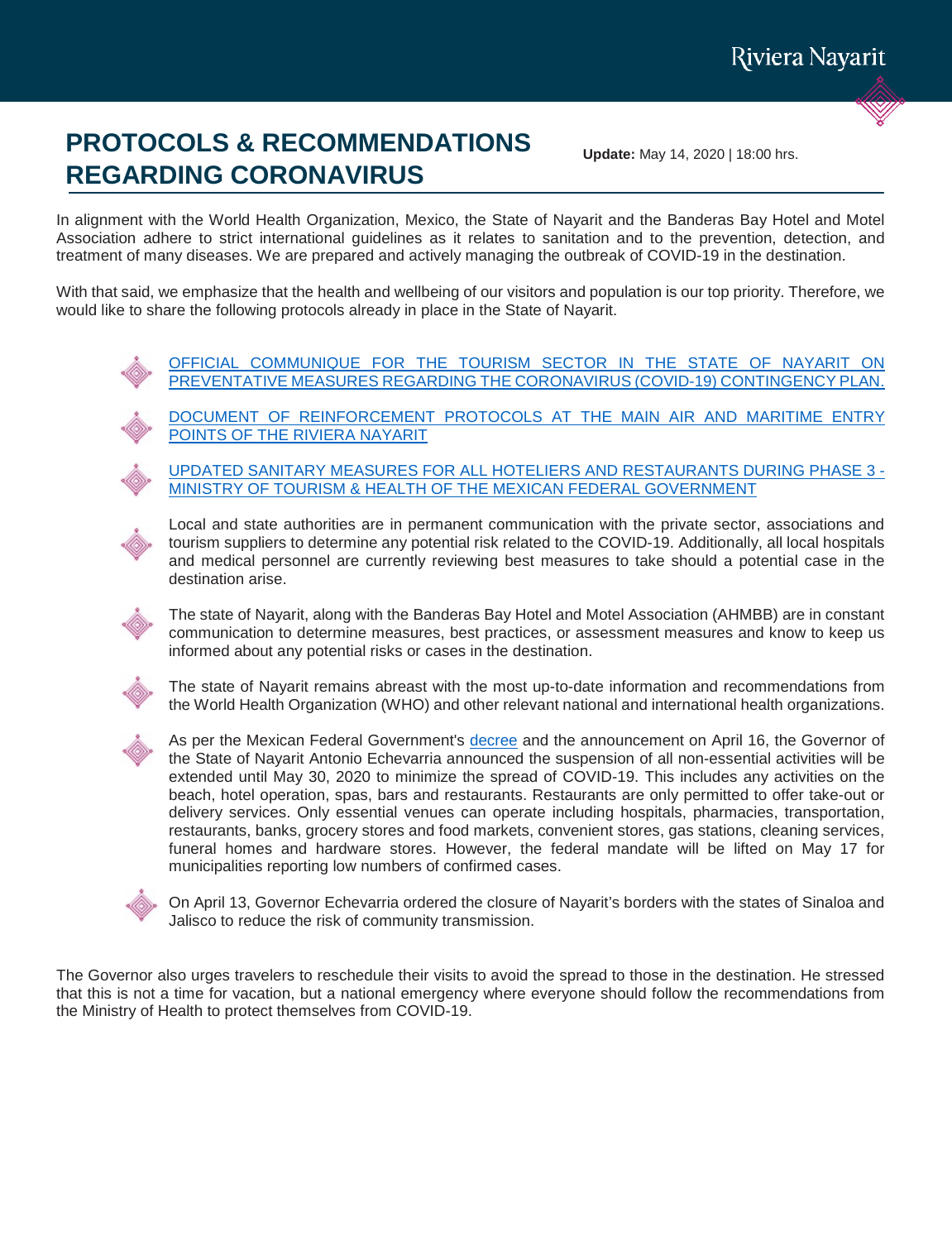# **Below is further information that has been shared by local and international health authorities.**

#### **What is a novel coronavirus?**



A novel coronavirus is a new coronavirus that has not been previously identified. The virus causing coronavirus disease 2019 (COVID-19), is not that same as the coronaviruses that commonly circulate among humans and cause mild illness, like the common cold.

A diagnosis with coronavirus 229E, NL63, OC43, or HKU1 is not the same as a COVID-19 diagnosis. Patients with COVID-19 will be evaluated and cared for differently than patients with common coronavirus diagnosis.

# **Why is the disease causing the outbreak now being called coronavirus disease 2019, COVID-19?**



On February 11, 2020 the World Health Organization announced an official name for the disease that is causing the 2019 novel coronavirus outbreak, first identified in Wuhan China. The new name of this disease is coronavirus disease 2019, abbreviated as COVID-19. In COVID-19, 'CO' stands for 'corona,' 'VI' for 'virus,' and 'D' for disease. Formerly, this disease was referred to as "2019 novel coronavirus" or "2019-nCoV."



There are many types of human coronaviruses including some that commonly cause mild upper-respiratory tract illnesses. COVID-19 is a new disease, caused be a novel (or new) coronavirus that has not previously been seen in humans. The name of this disease was selected following the World Health Organization (WHO) best practice external icon for naming of new human infectious diseases.

#### **What are the symptoms of the Coronavirus?**



For confirmed coronavirus disease 2019 (COVID-19) cases, reported illnesses have ranged from mild symptoms to severe illness and death. Symptoms can include fever, cough and shortness of breath. Symptoms of COVID-19 may appear in as few as 2 days or as long as 14 days after exposure. This is based on what has been seen previously as the incubation period of MERS-CoV viruses.

# **How does the virus causing Coronavirus Disease – 2019 (COVID-19), spread?**



This virus was first detected in Wuhan City, Hubei Province, China. The first infections were linked to a live animal market, but the virus is now spreading from person-to-person. It's important to note that person-to-person spread can happen on a continuum. Some viruses are highly contagious (like measles), while other viruses are less so. Currently, it's unclear how easily or sustainably this virus is spreading between people. Learn what is known about the spread of newly emerged coronaviruses.

## **Can someone who has had COVID-19 spread the illness to others?**



The virus that causes COVID-19 is spreading from person-to-person. Someone who is actively sick with COVID-19 can spread the illness to others. That is why it is recommended that ill patients be isolated either in the hospital or at home (depending on how sick they are) until they are better and no longer pose a risk of infecting others.

How long someone is actively sick can vary so the decision on when to release someone from isolation is made on a case-by-case basis in consultation with doctors, infection prevention and control experts, and public health officials and involves considering specifics of each situation including disease severity, illness signs and symptoms, and results of laboratory testing for that patient.